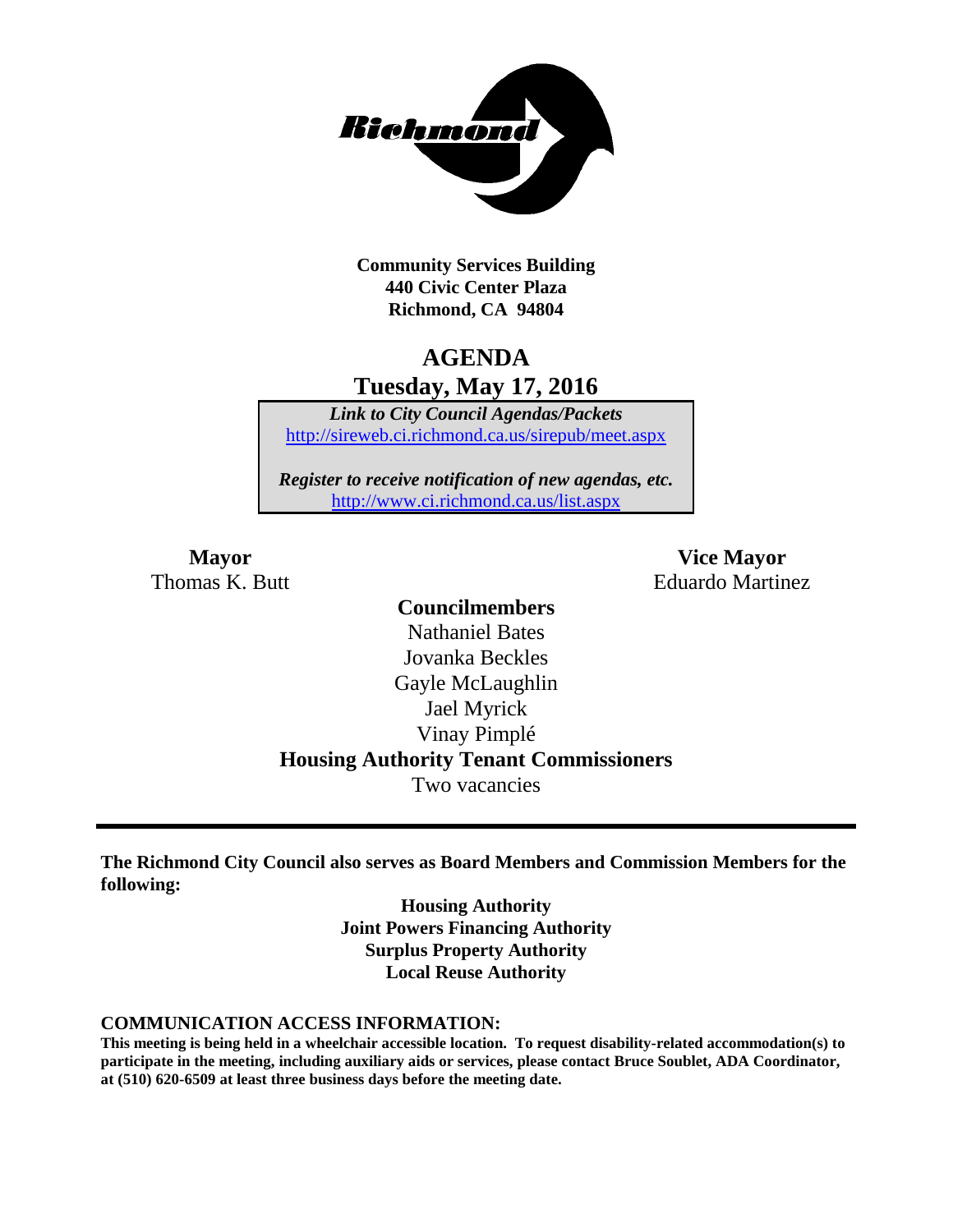# **MEETING PROCEDURES**

The City of Richmond encourages community participation at its City Council meetings and has established procedures that are intended to accommodate public input in a timely and time-sensitive way. As a courtesy to all members of the public who wish to participate in City Council meetings, please observe the following procedures:

**PUBLIC COMMENT ON AGENDA ITEMS:** Anyone who desires to address the City Council on items appearing on the agenda must complete and file a pink speaker's card with the City Clerk **prior** to the City Council's consideration of the item. Once the City Clerk has announced the item, no person shall be permitted to speak on the item other than those persons who have submitted their names to the City Clerk. Your name will be called when the item is announced for discussion. **Each speaker will be allowed TWO (2) MINUTES to address the City Council on NON-PUBLIC HEARING items listed on the agenda.**

**OPEN FORUM FOR PUBLIC COMMENT:** Individuals who would like to address the City Council on matters not listed on the agenda or on items remaining on the consent calendar may do so under Open Forum. All speakers must complete and file a pink speaker's card with the City Clerk **prior** to the commencement of Open Forum. The amount of time allotted to individual speakers shall be determined based on the number of persons requesting to speak during this item. **The time allocation for each speaker will be as follows:** 15 or fewer speakers, a maximum of 2 minutes; 16 to 24 speakers, a maximum of 1 and one-half minutes; and 25 or more speakers, a maximum of 1 minute.

#### **SPEAKERS ARE REQUESTED TO OCCUPY THE RESERVED SEATS IN THE FRONT ROW BEHIND THE SPEAKER'S PODIUM AS THEIR NAME IS ANNOUNCED BY THE CITY CLERK.**

**CONSENT CALENDAR:** Consent Calendar items are considered routine and will be enacted, approved or adopted by one motion unless a request for removal for discussion or explanation is received from the audience or the City Council. A member of the audience requesting to remove an item from the Consent Calendar must first complete a speaker's card and discuss the item with a City staff person who has knowledge of the subject material, prior to filing the card with the City Clerk and **prior** to the City Council's consideration of Agenda Review. An item removed from the Consent Calendar may be placed anywhere on the agenda following the City Council's agenda review.

**CONDUCT AT MEETINGS:** Richmond City Council meetings are limited public forums during which the City strives to provide an open, safe atmosphere and promote robust public debate. Members of the public, however, must comply with state law, as well as the City's laws and procedures and may not actually disrupt the orderly conduct of these meetings. The public, for example, may not shout or use amplifying devices, must submit comment cards and speak during their allotted time, may not create a physical disturbance, may not speak on matters unrelated to issues within the jurisdiction of the City Council or the agenda item at hand, and may not cause immediate threats to public safety.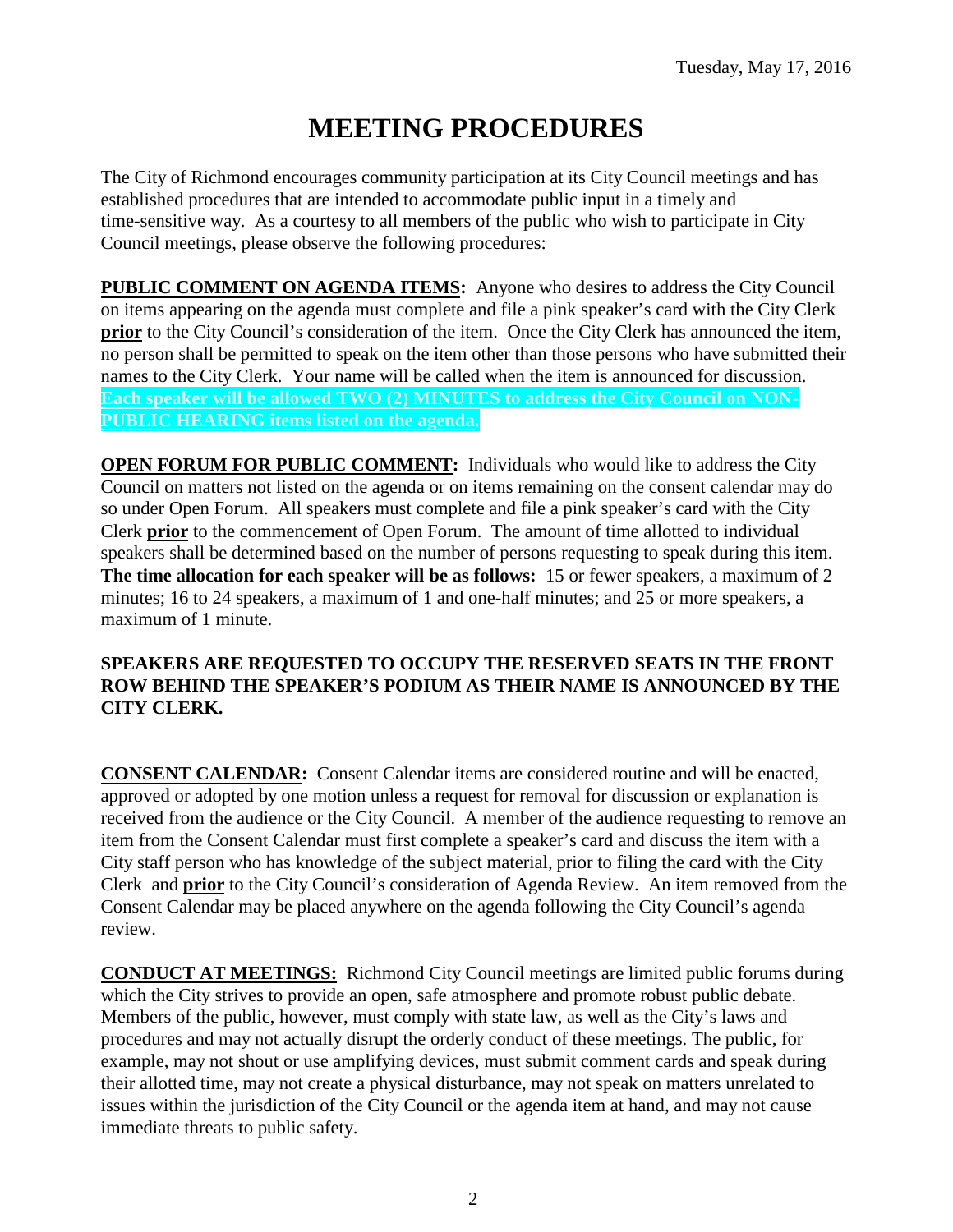**CITY HARASSMENT POLICY:** The City invites public comment and critique about its operations, including comment about the performance of its public officials and employees, at the public meetings of the City Council and boards and commissions. However, discriminatory or harassing comments about or in the presence of City employees, even comments by third parties, may create a hostile work environment, if severe or pervasive. The City prohibits harassment against an applicant, employee, or contractor on the basis of race, religious creed, color, national origin, ancestry, physical disability, medical condition, mental disability, marital status, sex (including pregnancy, childbirth, and related medical conditions), sexual orientation, gender identity, age or veteran status, or any other characteristic protected by federal, state or local law. In order to acknowledge the public's right to comment on City operations at public meetings, which could include comments that violate the City's harassment policy if such comments do not cause an actual disruption under the Council Rules and Procedures, while taking reasonable steps to protect City employees from discrimination and harassment, City Boards and Commissions shall adhere to the following procedures. If any person makes a harassing remark at a public meeting that violates the above City policy prohibiting harassment, the presiding officer of the meeting may, at the conclusion of the speaker's remarks and allotted time: (a) remind the public that the City's Policy Regarding Harassment of its Employees is contained in the written posted agenda; and (b) state that comments in violation of City policy are not condoned by the City and will play no role in City decisions. If any person makes a harassing remark at a public meeting that violates the above City policy, any City employee in the room who is offended by remarks violating the City's policy is excused from attendance at the meeting. No City employee is compelled to remain in attendance where it appears likely that speakers will make further harassing comments. If an employee leaves a City meeting for this reason, the presiding officer may send a designee to notify any offended employee who has left the meeting when those comments are likely concluded so that the employee may return to the meeting. The presiding officer may remind an employee or any council or board or commission member that he or she may leave the meeting if a remark violating the City's harassment policy is made. These procedures supplement the Council Rules and Procedures relating to disruption of orderly conduct at Council meetings.

Any law enforcement officer on duty or whose service is commanded by the presiding officer shall be Sergeant-at-Arms of the Council meetings. He/she, or they, shall carry out all orders and instructions given by the presiding officer for the purpose of maintaining order and decorum at the Council meetings (City Council Rules of Procedure and Order Section III F, RMC Section 2.12.030).

**\*\*\*\*\*\*\*\*\*\*\*\*\*\*\*\*\*\*\*\*\*\*\*\*\*\*\*\*\*\*\*\*\*\*\*\*\*\*\*\*\*\*\*\*\*\*\*\*\*\*\*\*\*\*\*\*\*\***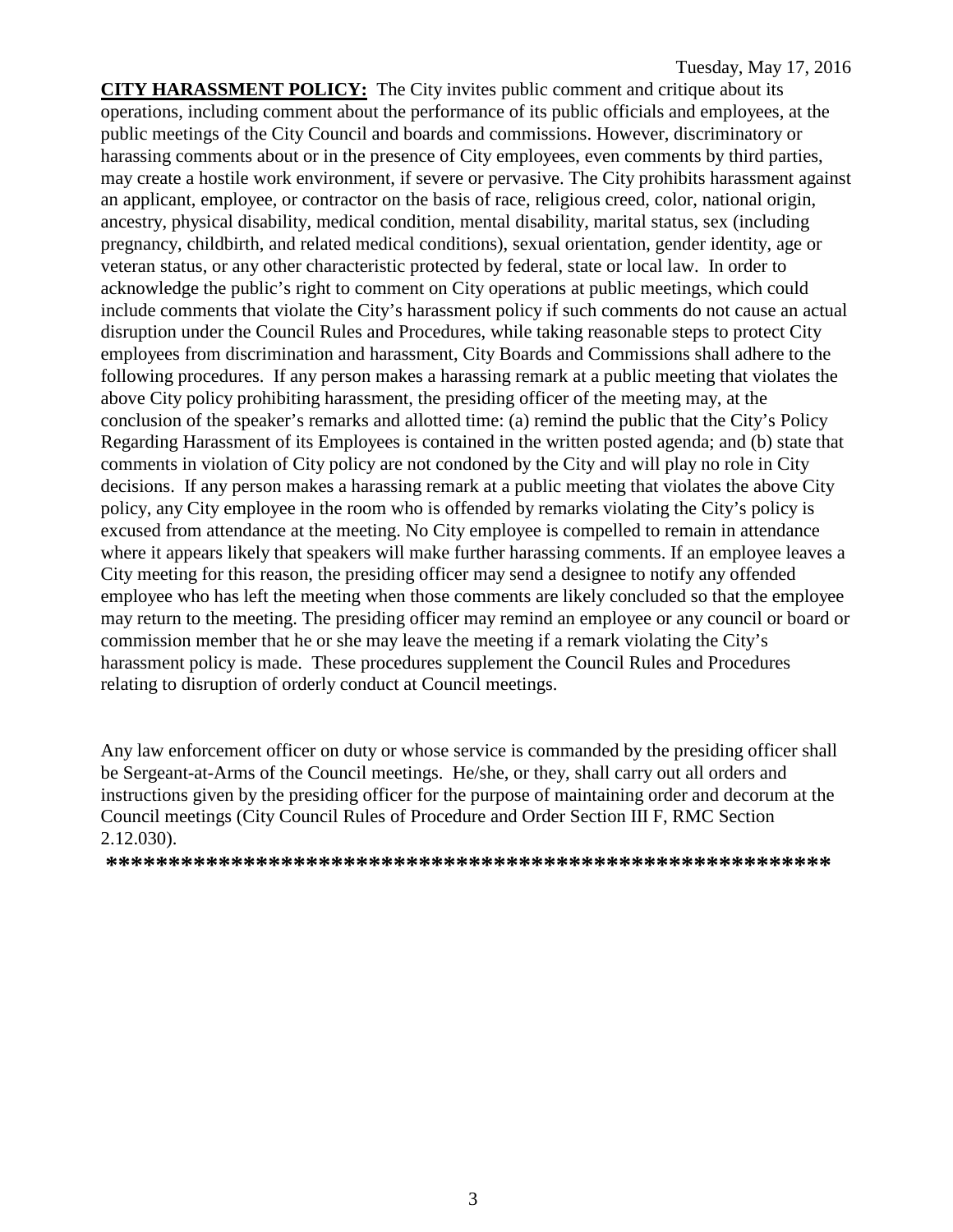## **OPEN SESSION TO HEAR PUBLIC COMMENT ON CLOSED SESSION ITEMS**

5:00 p.m.

#### **A. ROLL CALL**

**B. PUBLIC COMMENT**

#### **C. ADJOURN TO CLOSED SESSION**

### **CLOSED SESSION**

Shimada Room of the Community Services Building

#### **A. CITY COUNCIL**

**A-1.** CONFERENCE WITH LEGAL COUNSEL - ANTICIPATED LITIGATION (Initiation of litigation pursuant to Subdivision (c) of Government Code Section 54956.9):

One case

**A-2.** CONFERENCE WITH LABOR NEGOTIATORS (Government Code Section 54957.6):

> Agency designated representatives: Bill Lindsay and Lisa Stephenson, Jack Hughes, Todd Simonson, Belinda Warner and Bruce Soublet. Employee organizations: Service Employees International Union (SEIU, Local 1021); International Federation of Professional and Technical Employees (Local 21); Richmond Police Officers Association (RPOA); Richmond Police Management Association (RPMA); Richmond International Association of Firefighters (IAFF, Local 188); and Richmond Fire Management Association (RFMA).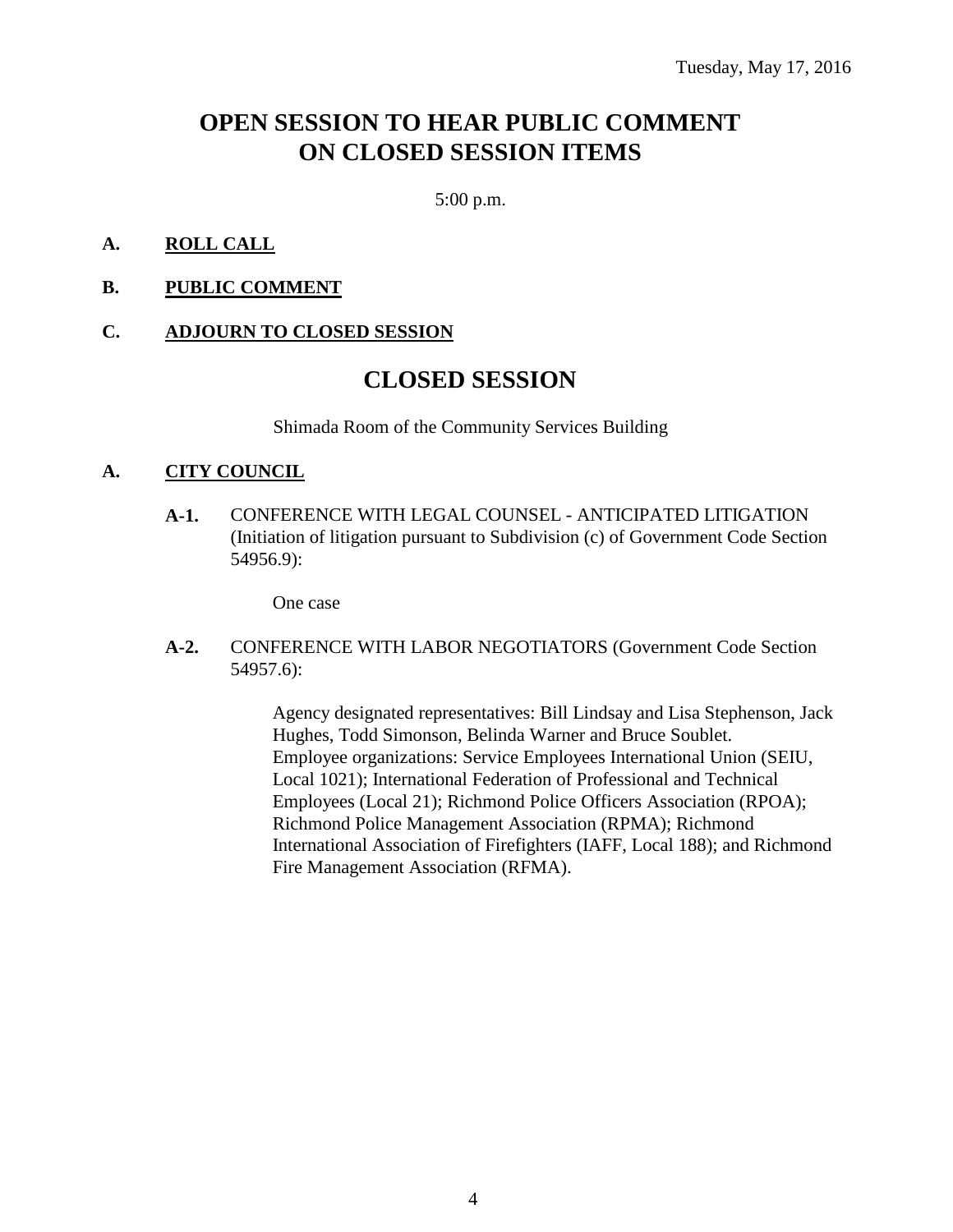## **REGULAR MEETING OF THE RICHMOND CITY COUNCIL**

6:30 p.m.

#### **A. PLEDGE TO THE FLAG**

- **B. ROLL CALL**
- **C. STATEMENT OF CONFLICT OF INTEREST**
- **D. AGENDA REVIEW**

#### **E. PRESENTATIONS, PROCLAMATIONS, AND COMMENDATIONS**

**E-1.** PROCLAMATION recognizing the 23rd Street Merchants Association and the Cinco de Mayo Parade Committee for the successful 2016 Cinco de Mayo parade and festival - Councilmember Bates (620-6473) and Mayor Butt (620-6503).

#### **F. REPORT FROM THE CITY ATTORNEY OF FINAL DECISIONS MADE DURING CLOSED SESSION**

#### **G. REPORT FROM THE CITY MANAGER**

#### **H. OPEN FORUM FOR PUBLIC COMMENT**

#### **I. CITY COUNCIL CONSENT CALENDAR**

- **I-1.** REVIEW and APPROVE the City's Investment and Cash Balance Report for the month of March 2016 - Finance Department (Belinda Warner/Tracey Angelo 620-6750).
- **I-2.** APPROVE an Indefeasible Right of Use Agreement (IRU) with Conterra Ultra Broadband, LLC to allow Conterra exclusive use of one vacant City of Richmond owned conduit in return for 12 strands of single mode fiber optic cable for the City of Richmond's exclusive use for a period of 30 years. There is no cost to the City of Richmond for this agreement - Information Technology Department (Sue Hartman 620-6874).
- **I-3.** APPROVE a three-year contract United Site Services, Inc. to provide and service portable toilets in an amount not to exceed \$60,000 and for a term from July 1, 2016, to June 30, 2019 - Infrastructure and Maintenance Operations Department (Tim Higares 231-3008).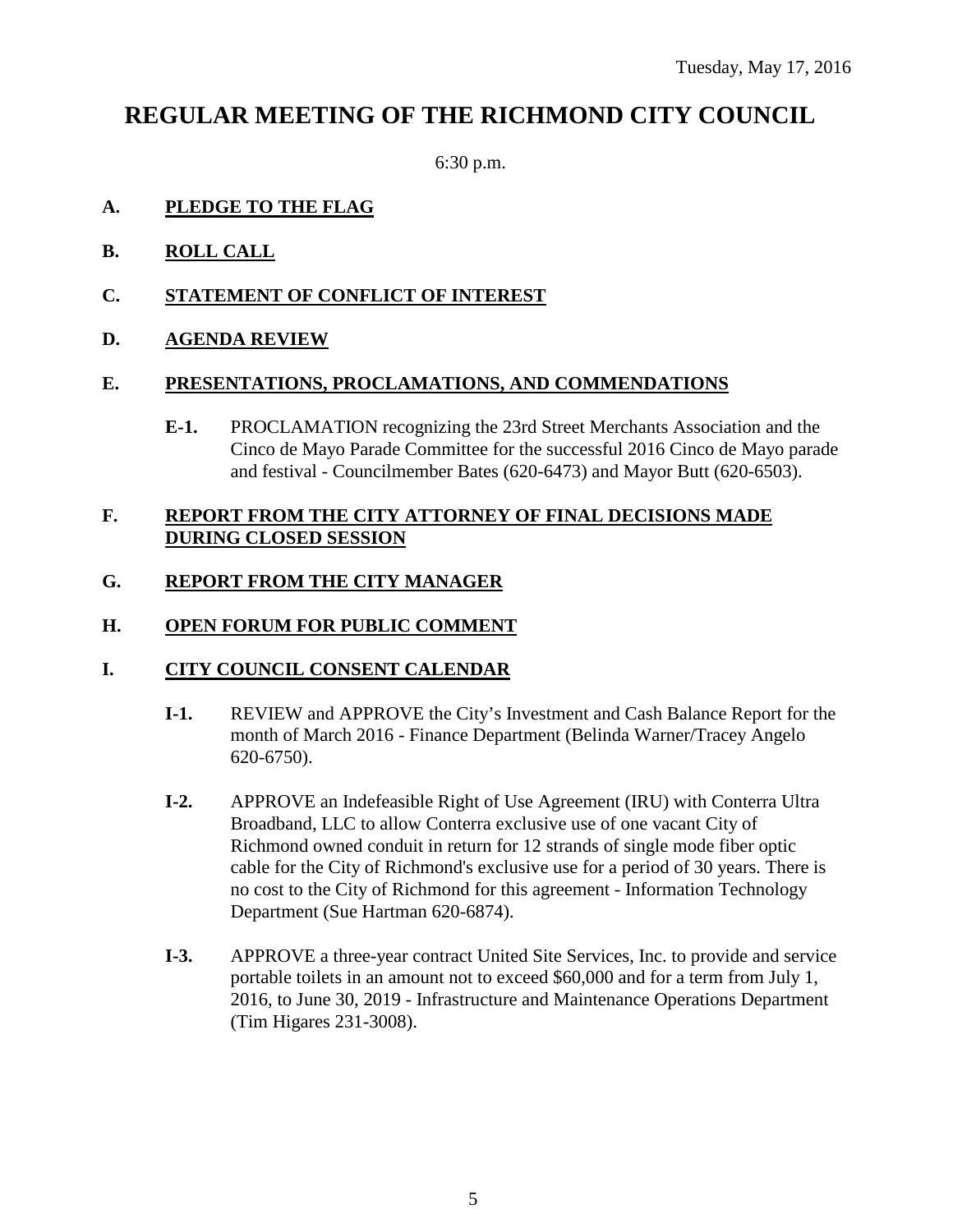- **I-4.** APPROVE an amendment to the contract with Groundwork Richmond for community outreach, training, project management, tree-planting, and maintenance in an amount not to exceed \$187,000, with a total contract amount of \$374,000, while maintaining the term expiration of December 31, 2017 - Infrastructure and Maintenance Operations Department (Tim Higares 231-3008).
- **I-5.** RECEIVE a report on the Richmond Municipal Sewer District for the month of March 2016 - Department of Water Resource Recovery (Ryan Smith 620-5486).
- **I-6.** APPROVE the purchase of Safariland Second Chance Summit Series Threat Level IIIA ballistic vests from LC Action Police Supply LTD in an amount not to exceed \$77,450 – Police Department (Chief Allwyn Brown 621-1802).
- **I-7.** APPROVE a three-year contract with Enviroclean Maintenance, LLC in an amount not to exceed \$145,800, for restroom cleaning services at Jay & Barbara Vincent Park, Shimada Park, Lucretia Edwards Park, Marina Bay Park, Nevin Park, Nicholl Park, Martin Luther King Jr. Park, Booker T. Anderson Park, and the North Richmond Ballfield. The contract term will be from July 1, 2016, to June 30, 2019 - Infrastructure and Maintenance Operations Department (Tim Higares 231-3008).
- **I-8.** APPROVE License Agreements to conduct work with the San Francisco Bay Creosote Piling Removal and Pacific Herring Restoration Project near Terminal 4 - Infrastructure and Maintenance Operations Department (Tim Higares 231- 3008/Craig Murray 307-8188).
- **I-9.** INTRODUCE an ordinance (first reading) establishing certain fees for the proposed Master Fee Schedule - Finance Department (Belinda Warner/Antonio Banuelos 620-6741).
- **I-10.** ACCEPT and APPROPRIATE the 2016 California Governor's Office of Emergency Services (CalOES) grant funds in the amount of \$188,975; and APPROVE the continuation of a contract with STAND! For Families Free of Violence, funded by the CalOES grant for on-site advocates to assist victims of domestic violence for the period January 1, 2016, to December 31, 2016, in an amount not to exceed \$95,134 - Police Department (Chief Allwyn Brown 621- 1802).
- **I-11.** APPROVE a contract for the continuation of services for on-site advocates to assist victims of domestic violence and sexual assault for the period January 1, 2016, to December 31, 2016, with Community Violence Solutions (CVS), in an amount not to exceed \$83,614 - Police Department (Chief Allwyn Brown 621- 1802).
- **I-12.** AUTHORIZE the city manager to execute a Broker of Record Designation and Business Associate Agreement with insurance broker Keenan & Associates - City Manager's Office (Bill Lindsay 620-6512).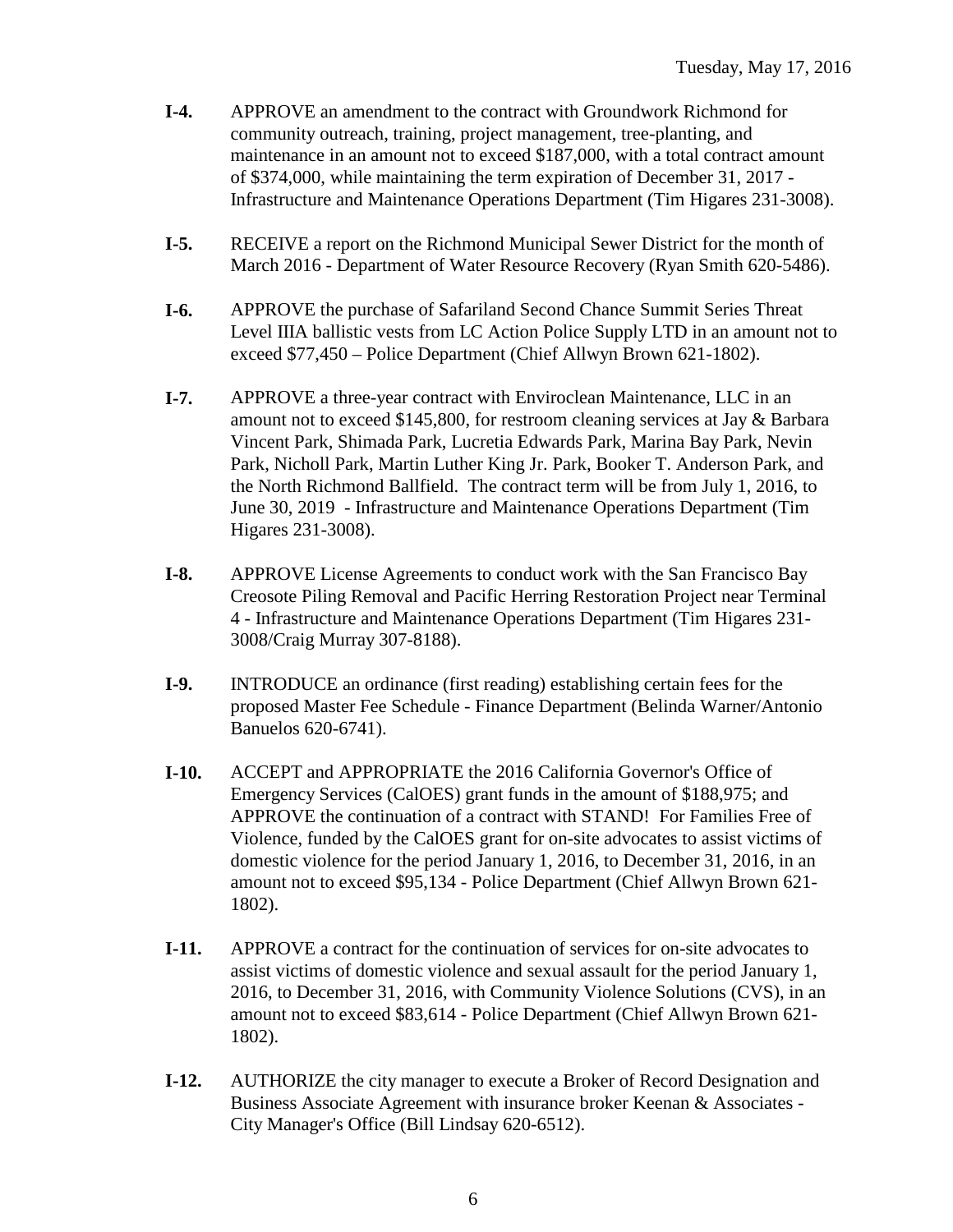- **I-13.** APPROVE a contract with Oscar I. Solano, Jr. DBA Zumbarico Fitness to provide Zumba classes at various Recreation facilities for a two-year period, with two one-year renewal options. The term of the contract is July 1, 2016, ending on June 30, 2018, in an amount not to exceed \$100,000 - Community Services Department (Rochelle Monk 620-6511).
- **I-14.** APPROVE the minutes of the regular City Council meeting held Tuesday, April 26, 2016 - City Clerk's Office (Pamela Christian 620-6513).
- **I-15.** APPROVE actions to update the Arts and Culture Commission: ACCEPT the resignation of: Kit Pappenheimer, term expiration date, October 31, 2017; DECLARE seat #9 vacant; and DIRECT the City Clerk to post the vacancy - Office of the Mayor (Mayor Tom Butt 620-6503).
- **I-16.** APPROVE actions to update the Citizens Police Review Commission: ACCEPT the resignation of Scott Gillespie, term expiration date November 1, 2016; DECLARE seat #4 vacant; and DIRECT the City Clerk to post the vacancy - Office of the Mayor (Mayor Tom Butt 620-6503).
- **I-17.** APPROVE actions to update the Human Rights Human Relations Commission: APPOINT Alonso Saravia, new appointment, seat #5, term expiring March 30, 2019 - Office of the Mayor (Mayor Tom Butt 620-6503).
- **I-18.** APPROVE actions to update the Urban Forest Advisory Committee: ACCEPT the resignation of Janice Mignone, seat #2, term expiration date November 17, 2018; DECLARE seat #2 vacant; and DIRECT the City Clerk to post the vacancy - Office of the Mayor (Mayor Tom Butt 620-6503).
- **I-19.** APPROVE actions to update the Point Molate Citizens Advisory Committee: ACCEPT the resignation of Jeanne Kortz, seat #7, term expiration date May 30, 2017; DECLARE seat #7 vacant; and DIRECT the City Clerk to post the vacancy - Office of the Mayor (Mayor Tom Butt 620-6503).

#### **J. PUBLIC HEARINGS**

**J-1. APPEAL WITHDRAWN BY APPELLANT** - the matter to CONSIDER an appeal filed by DDR Hilltop Plaza of the Design Review Board's decision to approve Design Review Permit (PLN15-644), Mechanics Bank Site Improvements and Renovations - Planning and Building Services Department (Richard Mitchell 620-6706).

#### **K. BUDGET STATUS UPDATE**

**K-1.** RECEIVE a status update on the draft Fiscal Year 2016-17 Annual Operating Budget and the draft Fiscal Years 2016-21 Five-Year Capital Improvement Budget - City Manager's Office and Finance Department (Bill Lindsay 620- 6512/Belinda Warner 620-6740).